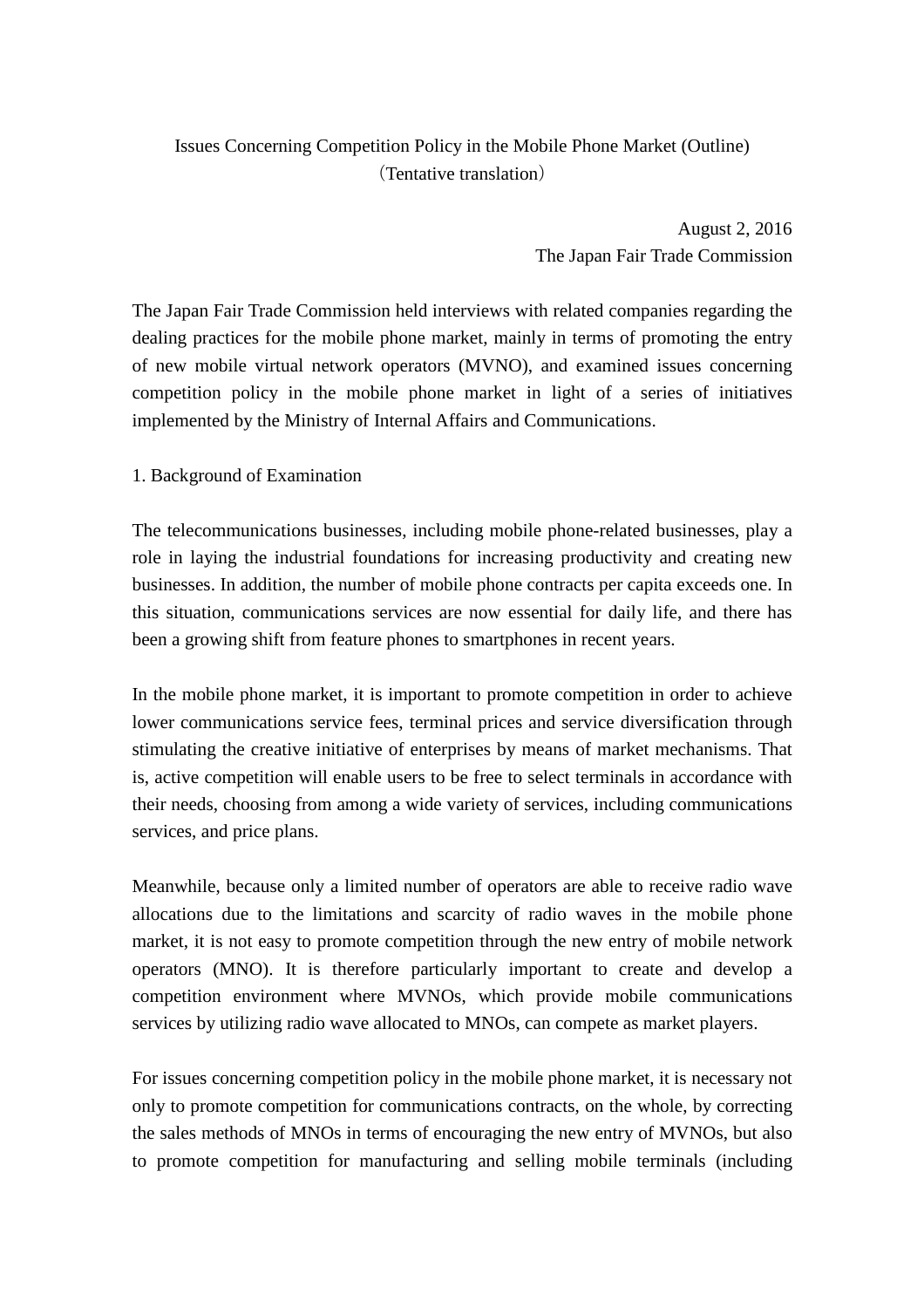applications and OS) by correcting the dealing practices of MNOs and terminal manufacturers.

- 2. Issues Concerning Competition Policy in the Mobile Phone Market
- (1) Issues in the Communications Services Market
- 1) Separation between communications contracts and terminal sales

Currently, the sales of terminals at sales agencies are based on the premise that users should enter into communications contracts (new and continuous) with MNOs, and terminals are unavailable separately. There is virtual integration between communications service provision and terminal sales. This package sale is based on a sales method that is able to achieve real terminal prices of zero or close to zero by discounting the large part of terminal prices from monthly communications fees if users continue their communications contracts for a certain period of time. The contracts that involve MNOs, agencies and users are so complicated that it is not always easy for users to thoroughly understand the contracts.

In the present situation, the employment of the sales method of MNOs' significantly discounting terminal prices from communications fees places the terminals sold by MNOs in an advantageous position relative to SIM-free smartphone terminals (including terminals provided by MVNOs) in terms of users' choice of terminals. As a result, MNOs can gain a competitive advantage over MVNOs in communications service deals.

Accordingly, it is desirable to review the abovementioned sales method in terms of competition policy.

Given the situation in which terminals sold by MNOs have a share of more than 90% of the terminal market and the aforementioned sales method is employed by MNOs respectively and parallelly, if the sales method impedes the new entry of MVNOs or cause difficulties to the business activities of MVNOs, it may cause problems in terms of the Antimonopoly Act (private monopolization, etc.). In this case, even if MNOs do not communicate their intentions to each other and individual MNOs make decisions on their own, their respective actions may cause problems in terms of the Antimonopoly Act.

2) SIM lock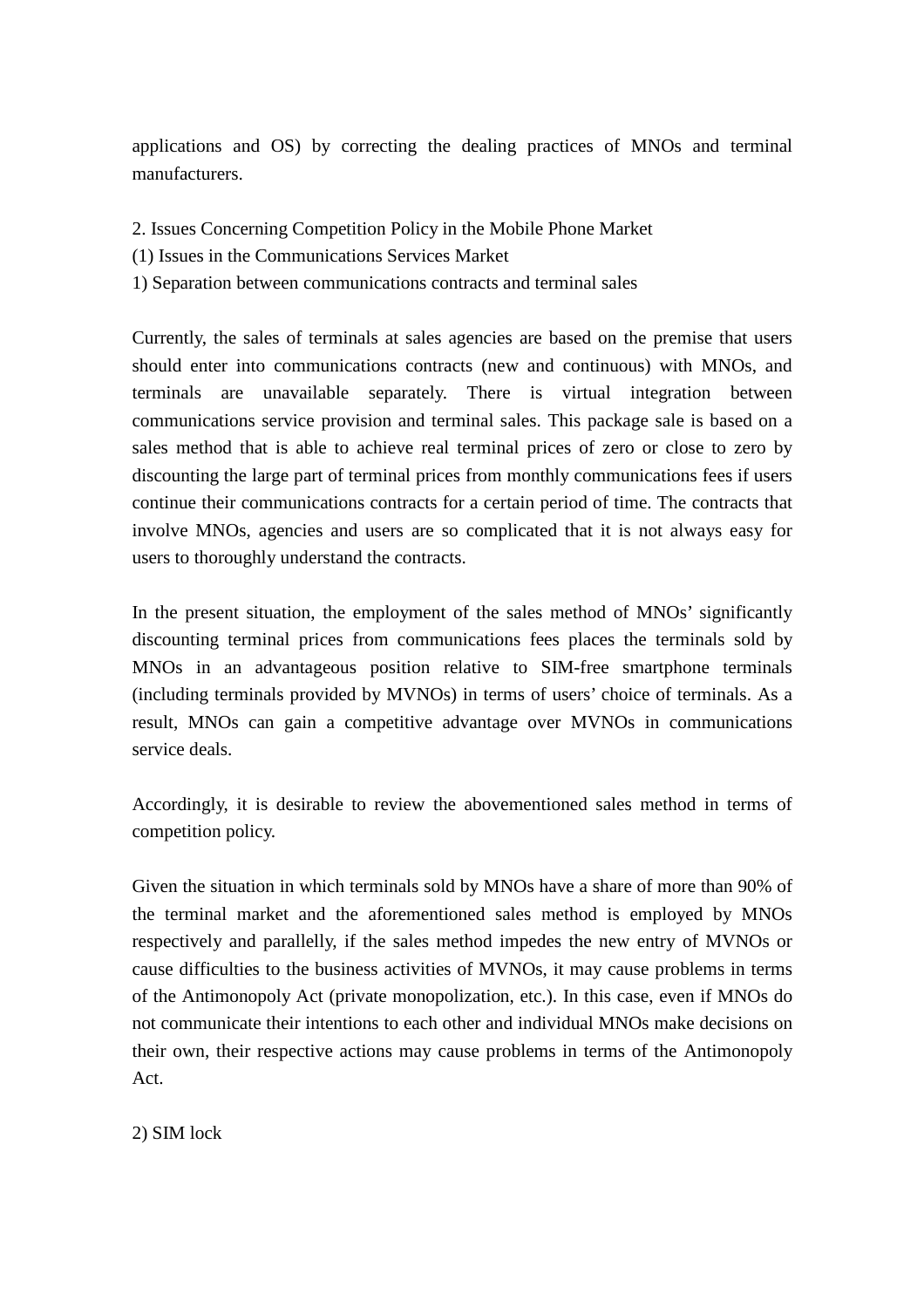In most cases, MNOs limit the use of the terminals they sell by placing restrictions on the use of other communications services (SIM lock) by allowing users to obtain access to communications services provided by specific operators only when specific SIM cards are inserted into the terminals.

SIM lock prevents users from entering into new communications contracts with MVNOs and other MNOs by using terminals they already own (without buying new terminals), and increases switching costs. SIM lock has the effect of impeding the competition among MNOs and between MNOs and MVNOs.

Accordingly, it is desirable for MNOs to avoid applying SIM lock setting to terminals in terms of competition policy. In addition, if SIM lock setting prevents competing operators from entering into contracts with users, it may cause problems in terms of the Antimonopoly Act (private monopolization and interference with a competitor's transactions, etc.).

3) Contract period restriction and contract with automatic renewal (the so-called "two-year restriction")

MNOs provide users with a payment plan that involves discounting the basic monthly fees by approximately 1,500 yen (hereinafter referred to as the "two-year contract plan") on the condition that they will continue to be subject to a communications contract for two years. Unless a user makes a request to cancel this contract, it will be automatically renewed. If a user hopes to cancel their two-year contract plan, they do not have to pay a cancellation fee if the cancellation month falls 24 months after they entered into the contract on the basis of calculating the first month as the period from the date of application of the contract to the last day of the following month. However, users are required to pay a cancellation fee of 9,500 yen in all months other than the renewal month.

Generally speaking, the parties to the contract should be free to determine whether the contract period will be long or short, whether or not cancellation fees should be paid for cancellations before maturity and the specific amounts that should be paid in such case. On the other hand, it is undesirable to try to corral users by forcing them to pay unjust high cancellation fees for cancellations before the maturity of long-term contracts in terms of competition policy.

Accordingly, it is desirable not to collect cancellation fees for cancellations before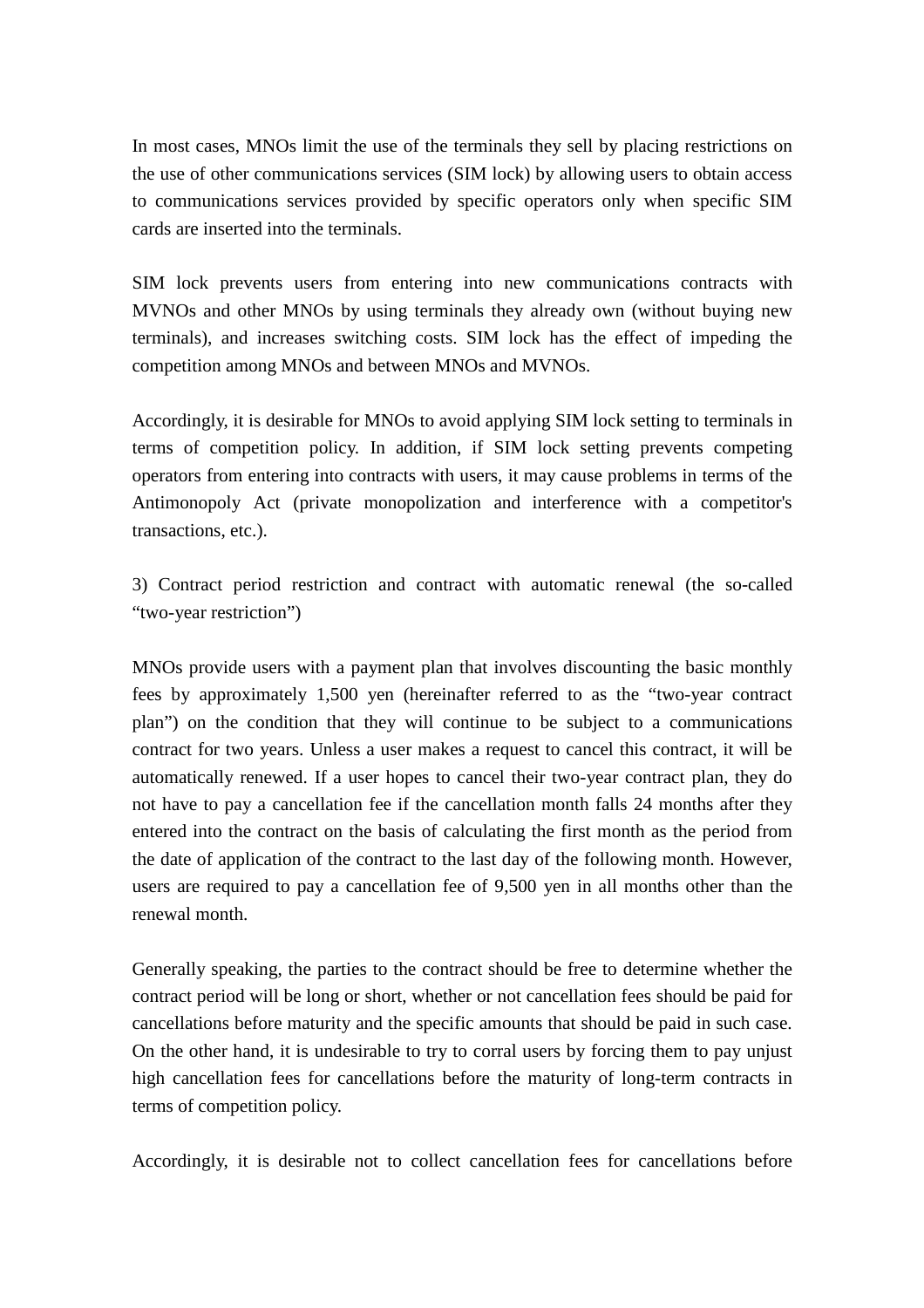maturity from users or to minimize contract cancellation fees even if users have to pay such fees, and to introduce clearer and simpler procedures for contract cancellations in terms of competition policy.

In addition, if MNOs propose a long-term contract of relatively low fees to users and set unjust high contract cancellation fees that make it difficult for users to cancel the contracts before maturity, this may cause problems in terms of the Antimonopoly Act (private monopolization and interference with a competitor's transactions, etc.).

4) Access to MNOs' communication networks, etc. (HLR/HSS)

Currently, MNOs are not required to open home location registers (HLR) / home subscriber servers (HSS), which are databases they own and manage and which are essential facilities for managing customer information, such as mobile phone numbers, terminal locations and users' contract statuses.

If HLR/HSS owned and managed by MNOs are opened and it becomes possible to connect HLR/HSS whose equipment MVNOs procure, own and manage with MNOs' networks, MVNOs are expected to issue original SIM cards. If MVNOs can issue original SIM cards, they will be able to respond to the needs of multiple MNOs both in Japan and abroad, and to provide services for IoT.

Because MVNOs' ownership and management of HLR/HSS on their own will make it possible to provide new services and promote competition through more diversified services in the mobile phone market, the opening of HLR/HSS by MNOs is desirable in terms of competition policy.

If MNOs place some necessary restrictions, such as technological standards, on MVNOs as the conditions for opening HLR/HSS, it will not cause immediate problems in terms of the Antimonopoly Act. If the standards of such conditions impede the introduction of new services by MVNOs beyond actual necessity, however, it may cause problems in terms of the Antimonopoly Act (refusal of trade , etc.).

- (2) Issues in the Terminals Market
- 1) Installment plan-based contracts to buy terminals

In most cases, when users buy terminals sold by MNOs from agencies, they pay through contracts on an installment plan provided by MNOs, except for corporate purchases.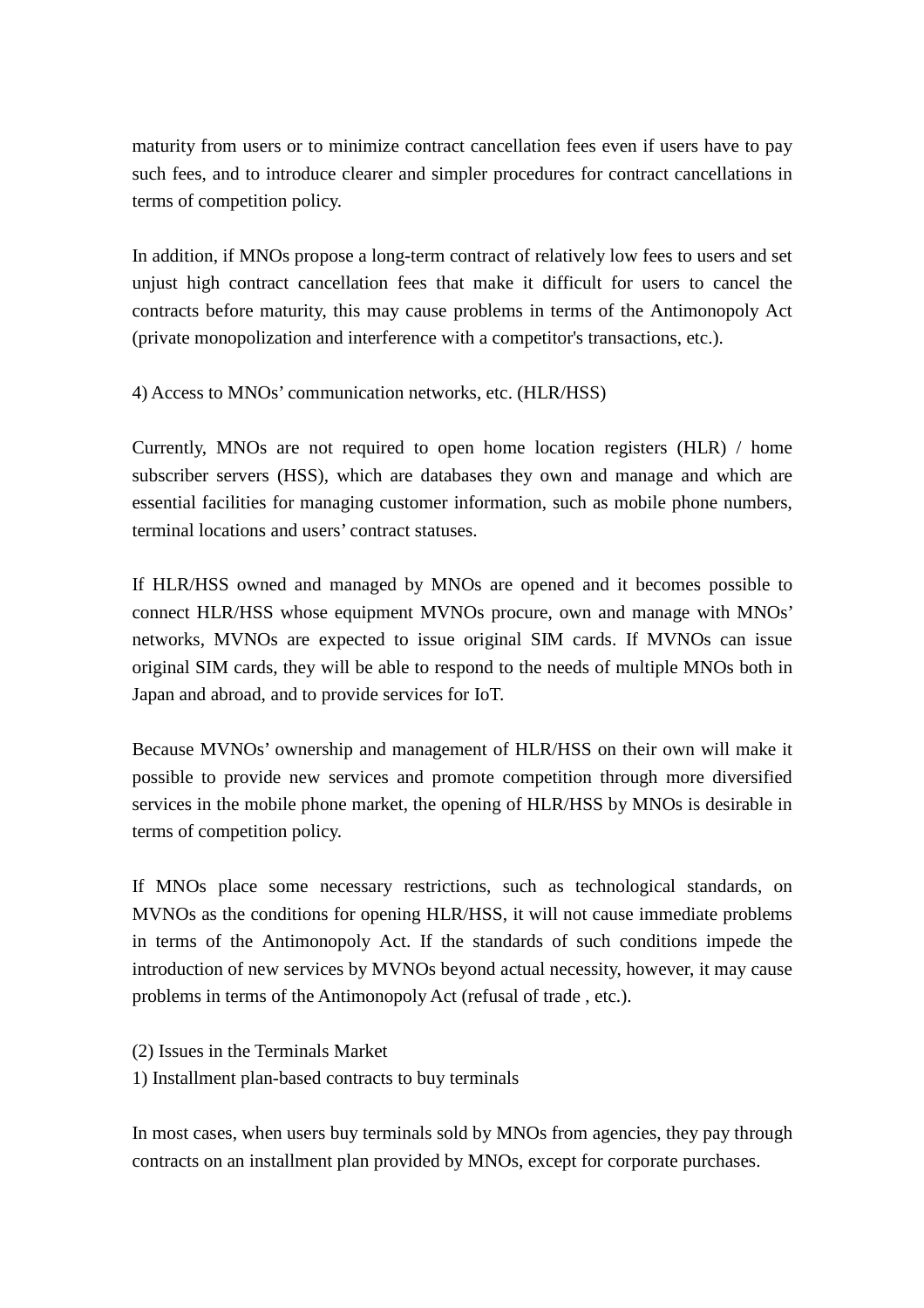For installment plan-based contracts provided by MNOs, they use specific fixed total prices of installment plan-based contracts that they enter into with users for individual terminal models, except for point discounts that they provide directly to users. This makes it impossible for agencies to change the total prices of installment plan-based contracts provided by MNOs in accordance with the selling prices they set themselves, or to reduce the total prices of installment plan-based contracts in response to partial payments from users for the majority of users who hope to buy terminals by using installment plan-based contracts provided by MNOs. As a result, it is difficult for agencies to sell terminals at prices other than the total prices of installment plan-based contracts fixed for individual terminal models.

If MNOs virtually restrict agencies' selling prices of terminals by fixing the total prices of installment plan-based contracts, it causes problems in terms of the Antimonopoly Act (resale price restriction and trading on restrictive terms).

In addition, if the price level of the terminals is likely to be maintained by MNOs' restricting agencies' selling prices or advertisements and their display methods for selling prices, or by terminal manufacturers' doing the same to MNOs and agencies, it causes problems in terms of the Antimonopoly Act (resale price restriction and trading on restrictive terms).

## 2) Promote the distribution of used terminals

The number of used smartphones that were distributed to the market in 2014 was just 2.27 million, and the sales of used smartphones relative to the market deliveries of new smartphones were just 8%.

Used terminal buyers, including terminal manufacturers and MNOs, are free to buy and dispose of used terminals in any manner they wish. But if terminal manufacturers or MNOs buy used terminals at unjust high prices, it may cause problems in terms of the Antimonopoly Act (unjust high price purchasing and interference with a competitor's transactions, etc.).

In addition, doing the following things in the disposal of used terminals could result in impeding the new entry of MVNOs, which may cause problems in terms of the Antimonopoly Act.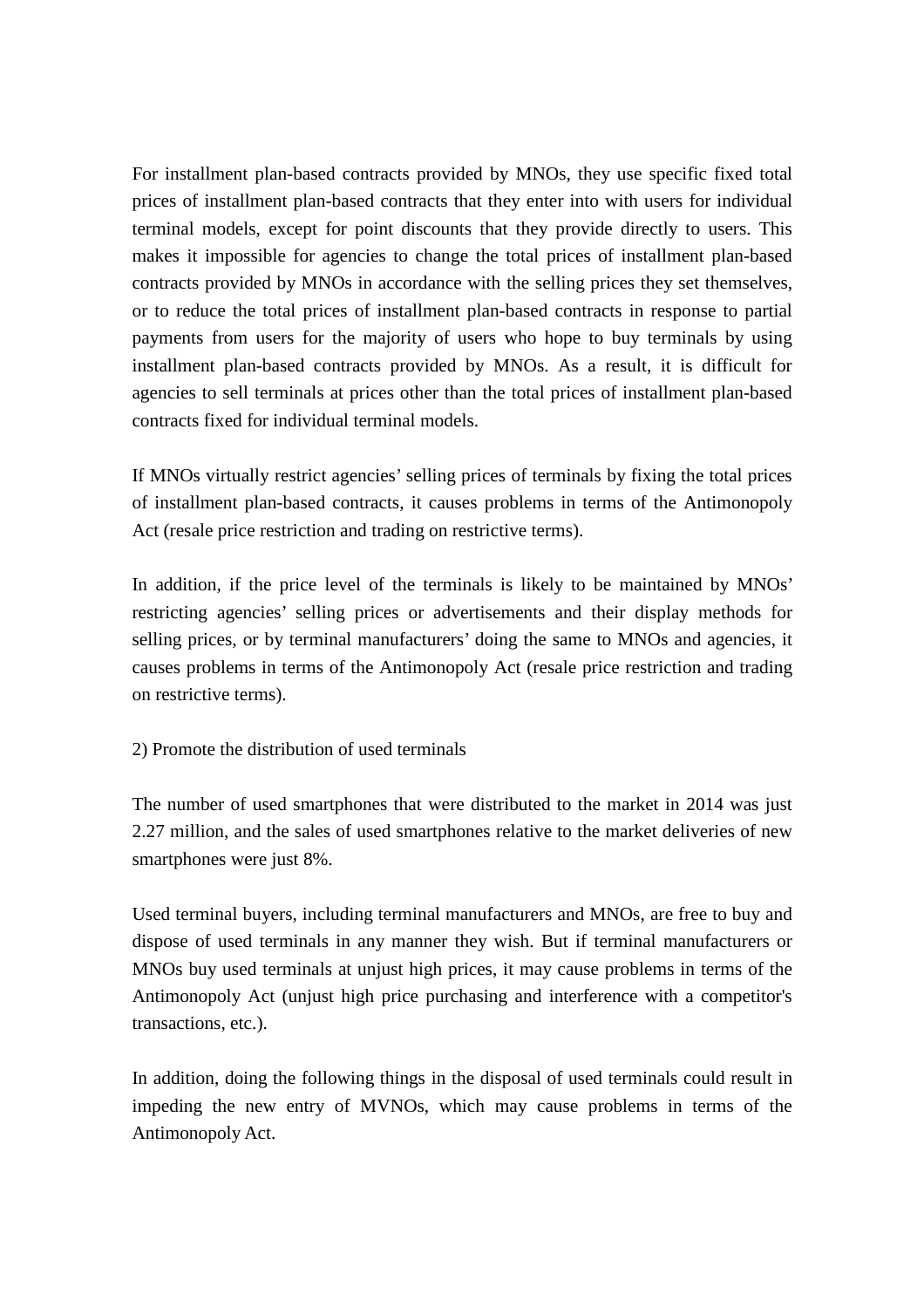・Acts of terminal manufacturers that restrict MNOs' distribution of used terminals (trading on restrictive terms and interference with a competitor's transactions, etc.), including prohibiting MNOs from redistributing terminals that they took as trade-ins in the domestic market.

・Acts of MNOs and terminal manufacturers that restrict third parties' sales in the domestic market (trading on restrictive terms, etc.) when they sell terminals that they took as trade-ins to third parties.

(3) Issues in the applications market (terminal OS and applications)

Generally speaking, an OS has preinstalled applications, such as a browser, which is part of the OS's basic functions. But terminals often have other applications preinstalled by terminal manufacturers and MNOs in addition to such applications. In particular, applications such as application stores are essential for users to download other applications, and terminal manufacturers typically preinstall those applications.

If OS providers or applications providers impede new entry and technological innovation, for example by doing the following things to terminal manufacturers and MNOs when they license the OS or applications with market appeal, both paid and free, it may cause problems in terms of the Antimonopoly Act (private monopolization, tie-in sales, trading on exclusive terms, trading on restrictive terms and interference with a competitor's transactions, etc.).

・ Prohibit the development of competing OS or applications, or prohibit the manufacturing of terminals equipped with competing OS or applications

・Set the requirement of not preinstalling applications developed by other companies

・Require a default setting of their own developed applications (a setting that enables users to use the services in question if they do nothing) or require a setting in a specific screen space

## 3. Conclusion

As noted above, this survey presented ideas regarding issues concerning competition policy in the terminal, communications service and applications markets in terms of promoting the new entry of MVNOs in the mobile phone market.